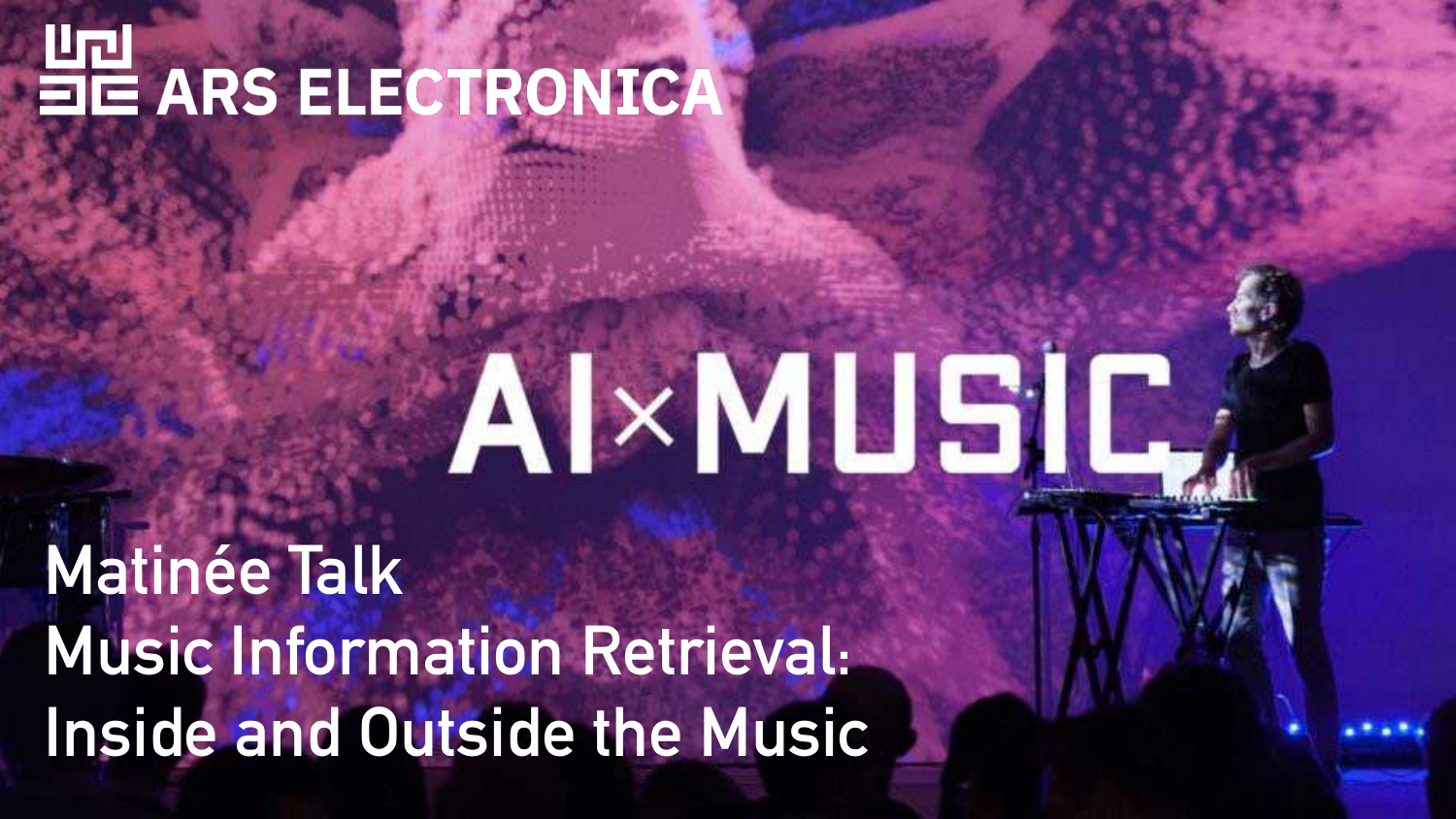

# **Christine Bauer**







**Peter Knees**

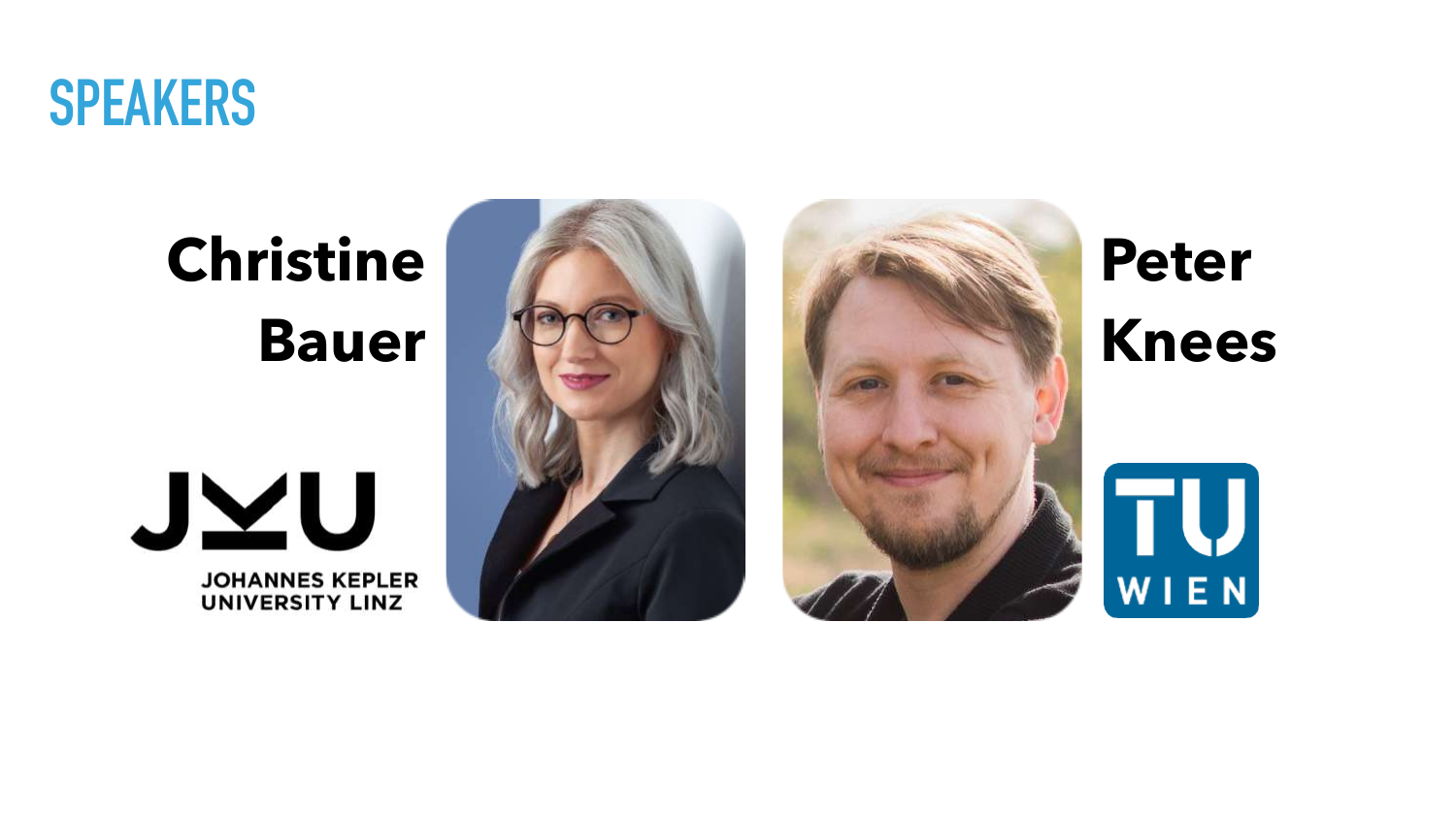### **MUSIC INFORMATION RETRIEVAL**

- ▸ *"A multidisciplinary research endeavor that strives to develop innovative content-based searching schemes, novel interfaces, and evolving networked delivery mechanisms in an effort to make the world's vast store of music accessible to all."* [Downie, 2004]
- ▶ Retrieving information from and about music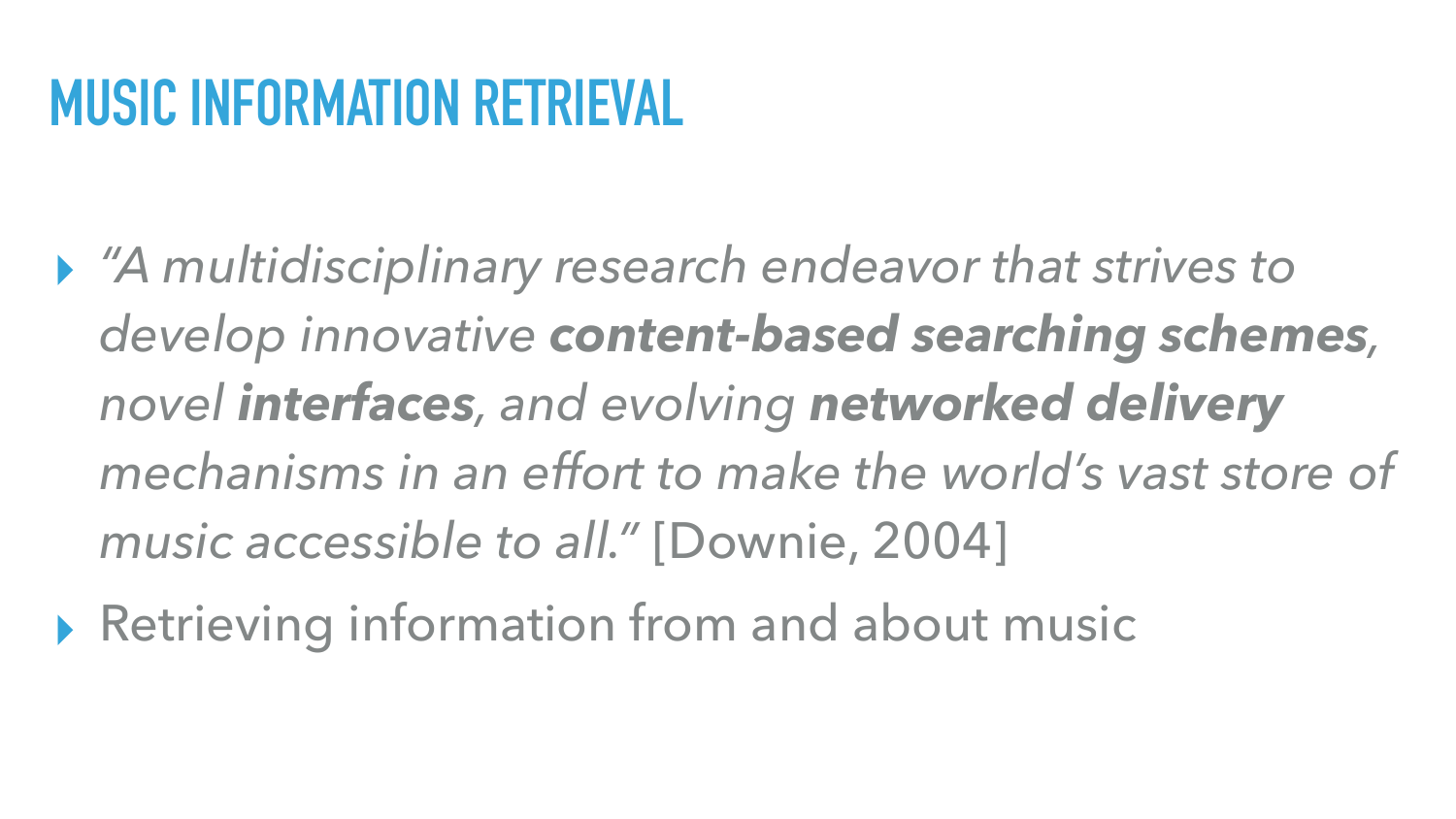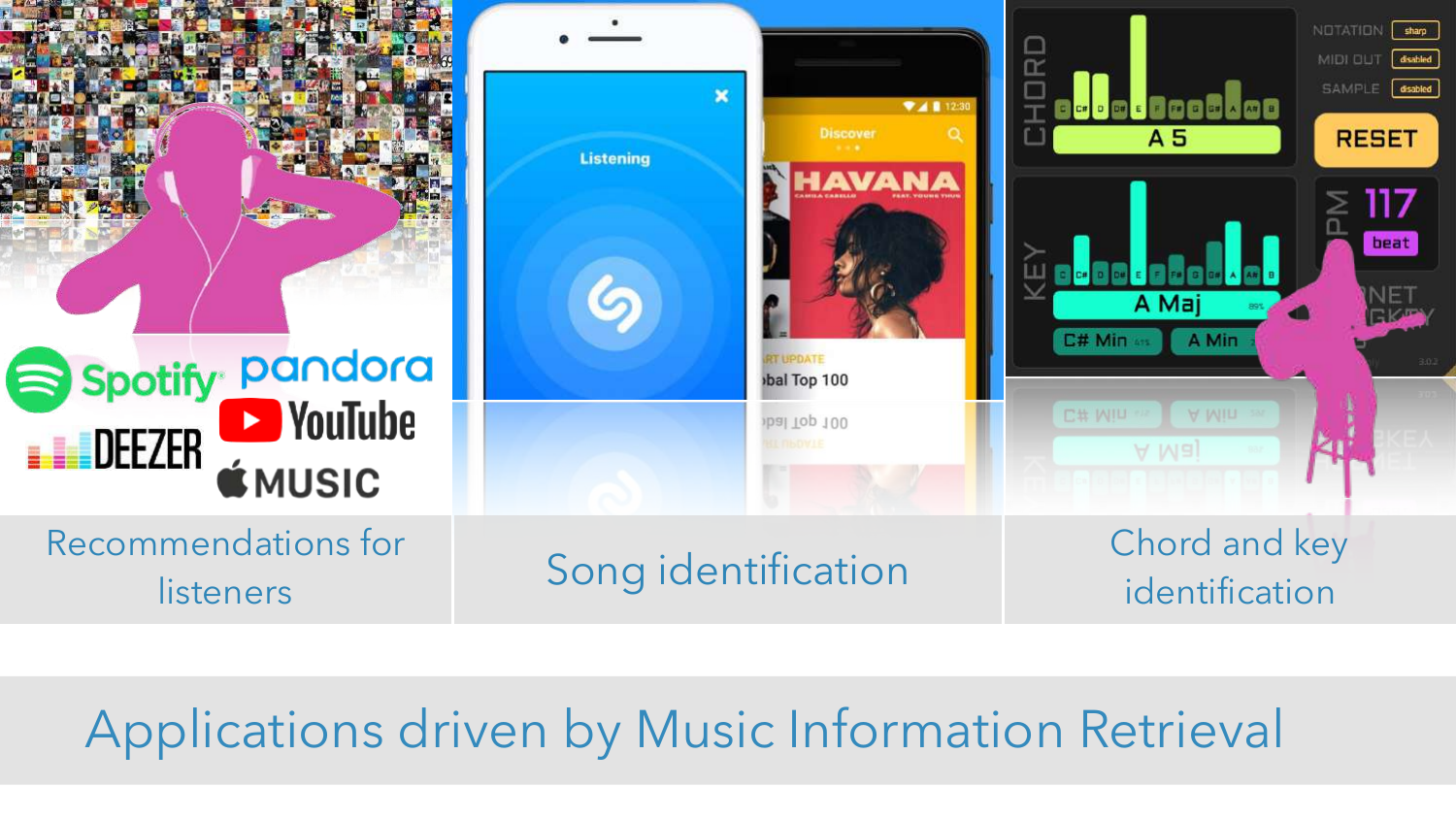## **HOW TO MAKE MUSIC RECOMMENDATIONS?**

- ▶ Goal: predict what people will like, based on what they have liked
- ▶ There is a multitude of data and data sources to do that

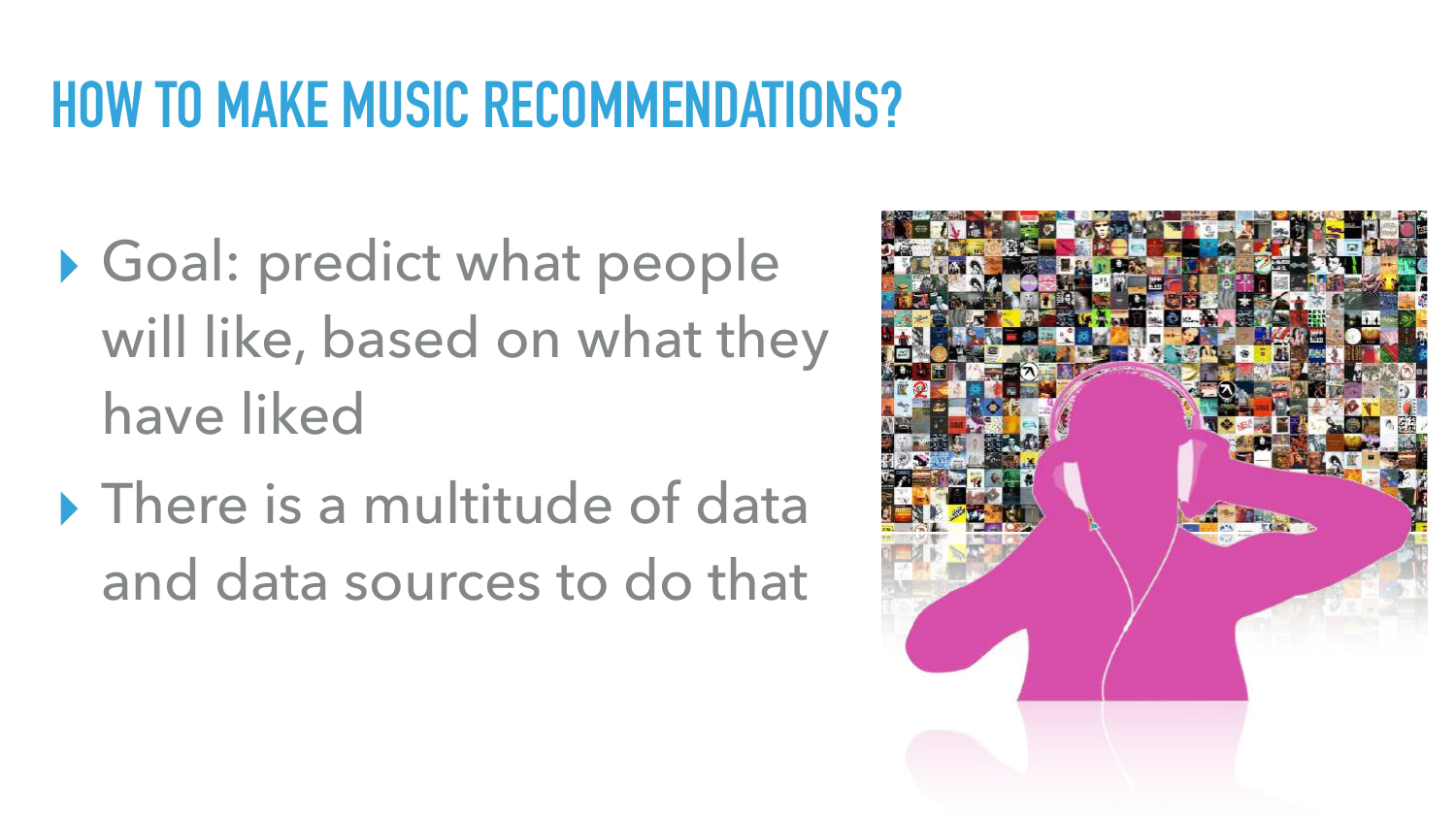# **WHICH DATA DESCRIBES MUSIC?**

# **Content**

▸ Human labelling ▸ Machine listening, content analysis

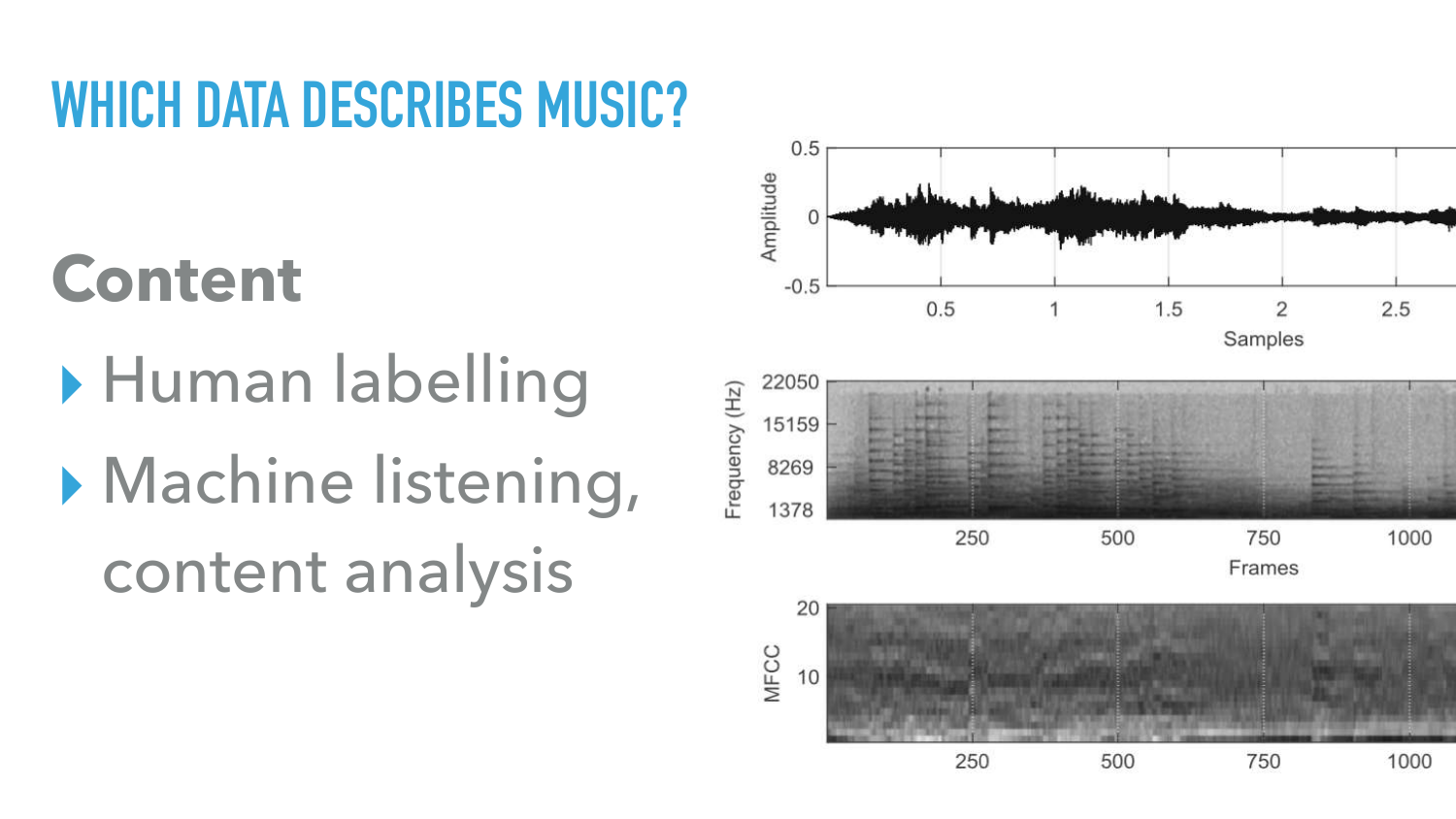# **AUDIO CONTENT ANALYSIS: SELECTED FEATURES**



**Disturbed** The Sound of Silence

### ▸ Timbre

e.g. for genre classification, "more-like-this" recommendations



- ▸ Beat/downbeat **→** Tempo: 85 bpm
- ▸ Tonal features

e.g. for melody extraction, cover version identification



**Different versions of this song:**  Simon & Garfunkel - The Sound of Silence Anni-Frid Lyngstad (ABBA) - En ton av tystnad etc.

▸ Semantic categories via machine learning not\_danceable, gender\_male, mood\_not\_happy, …

### Result: computable similarity; Issue: not how people "use" music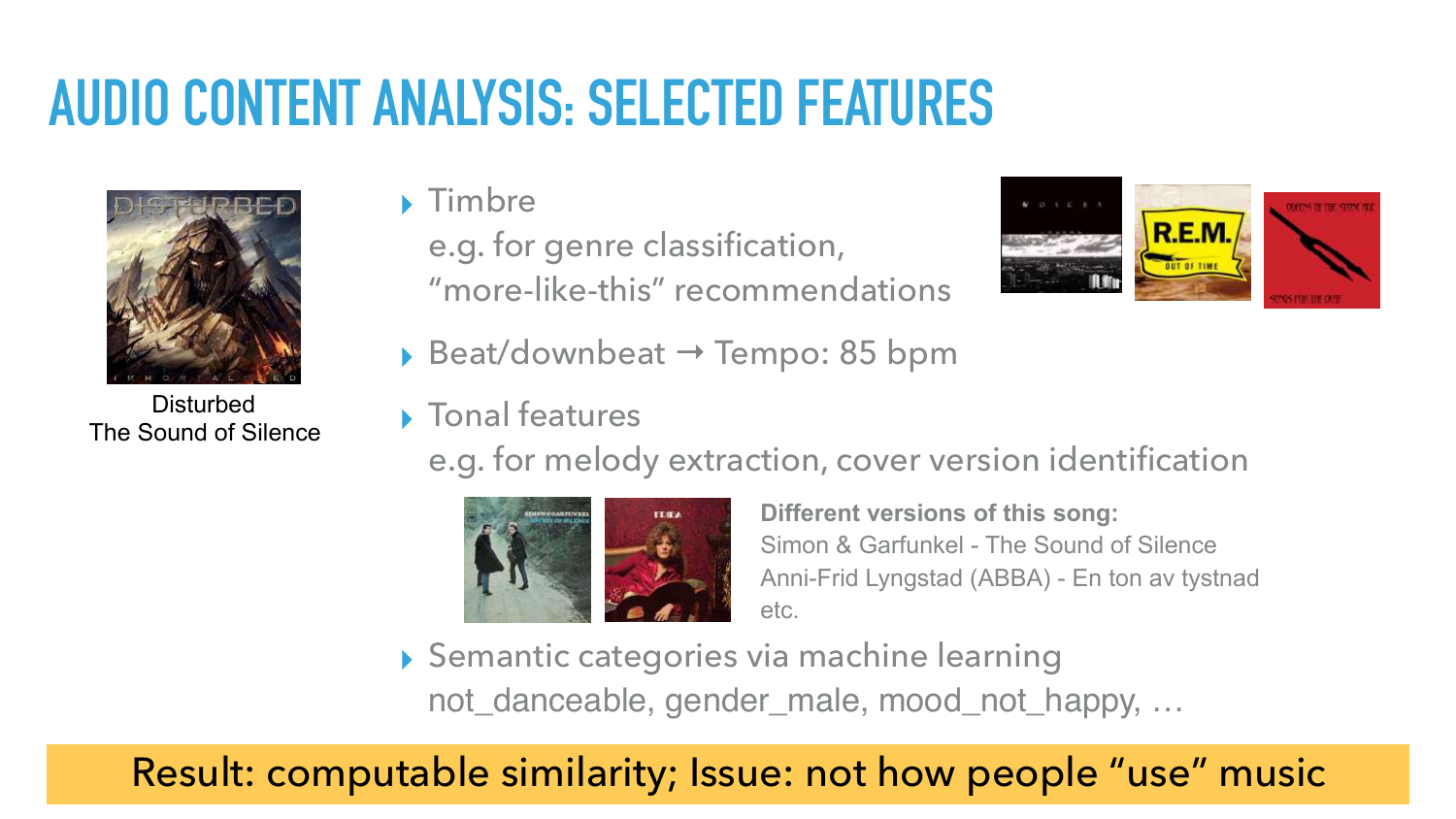## **CONTENT IS JUST ONE ASPECT**

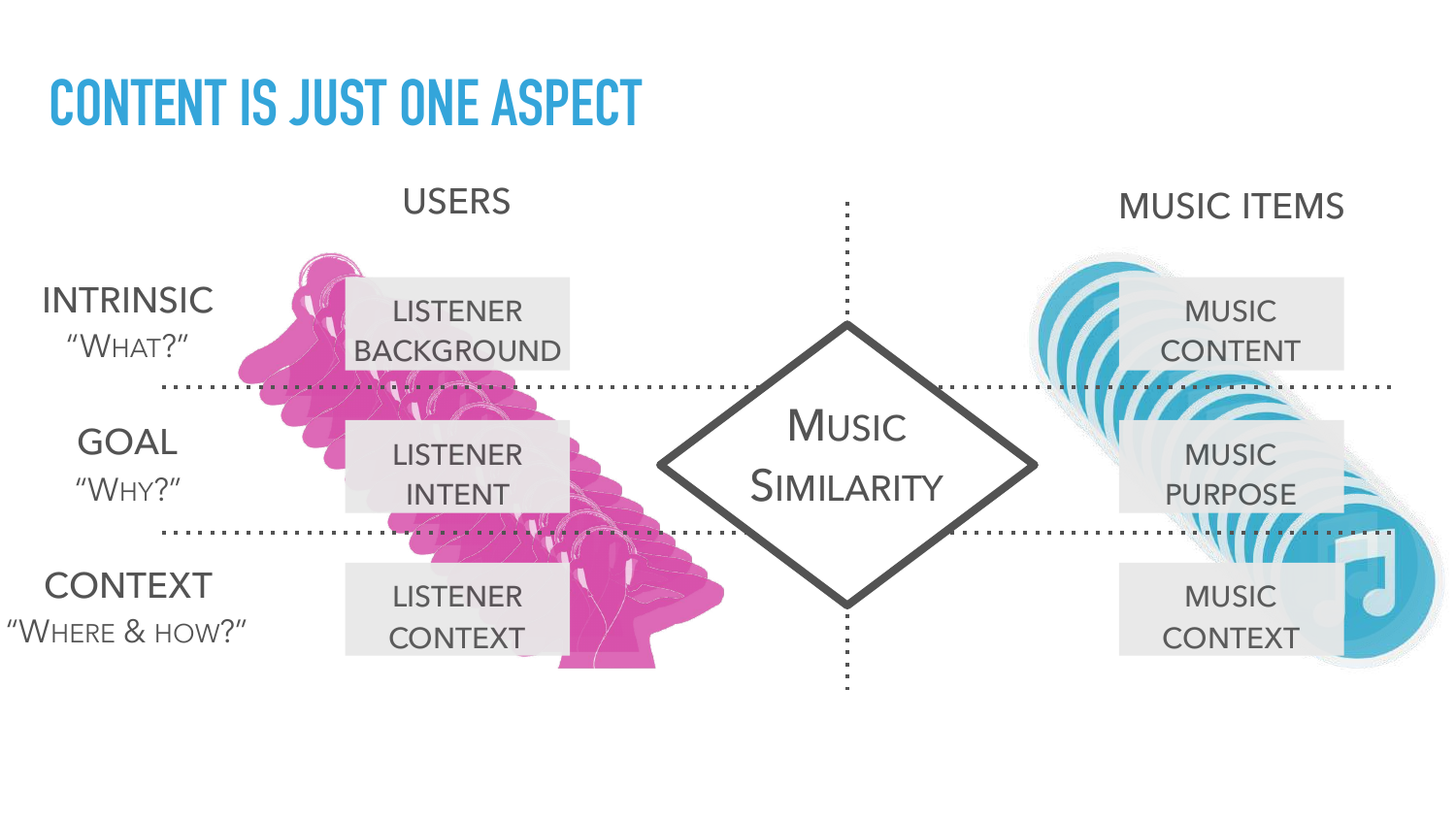# **WHICH DATA DESCRIBES MUSIC? – BEYOND THE AUDIO**

### **Interaction data**

- ▸ Listening logs
- ▸ Feedback ("thumbs"), purchases

### **Editorial and curatorial meta-data**

▸ e.g., genre, artist, release year

### **User-generated data**

▸ e.g., tags, reviews, stories, social media

### **Curated collections**

- ▸ Playlists, radio channels
- ▶ CD album compilations

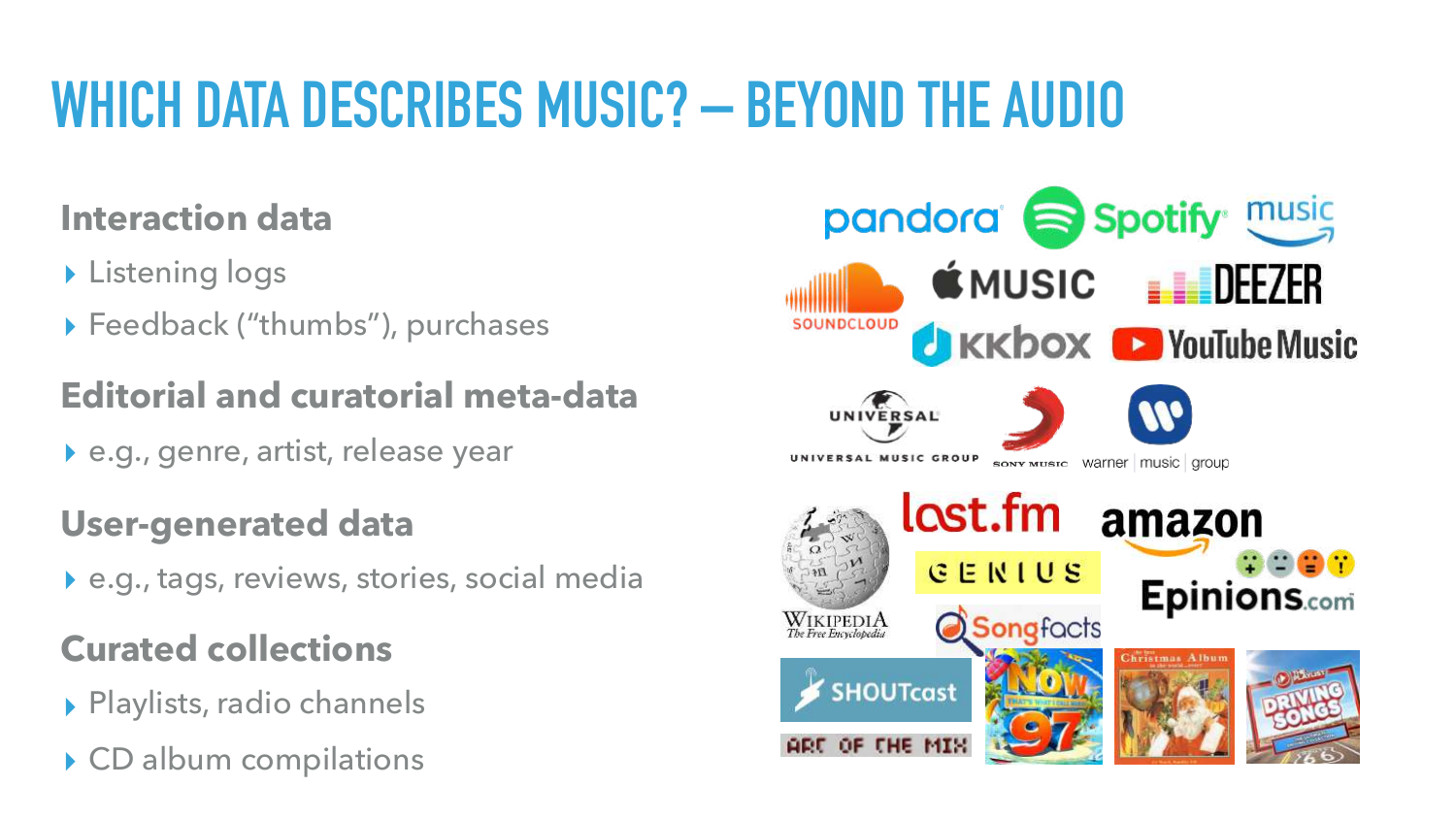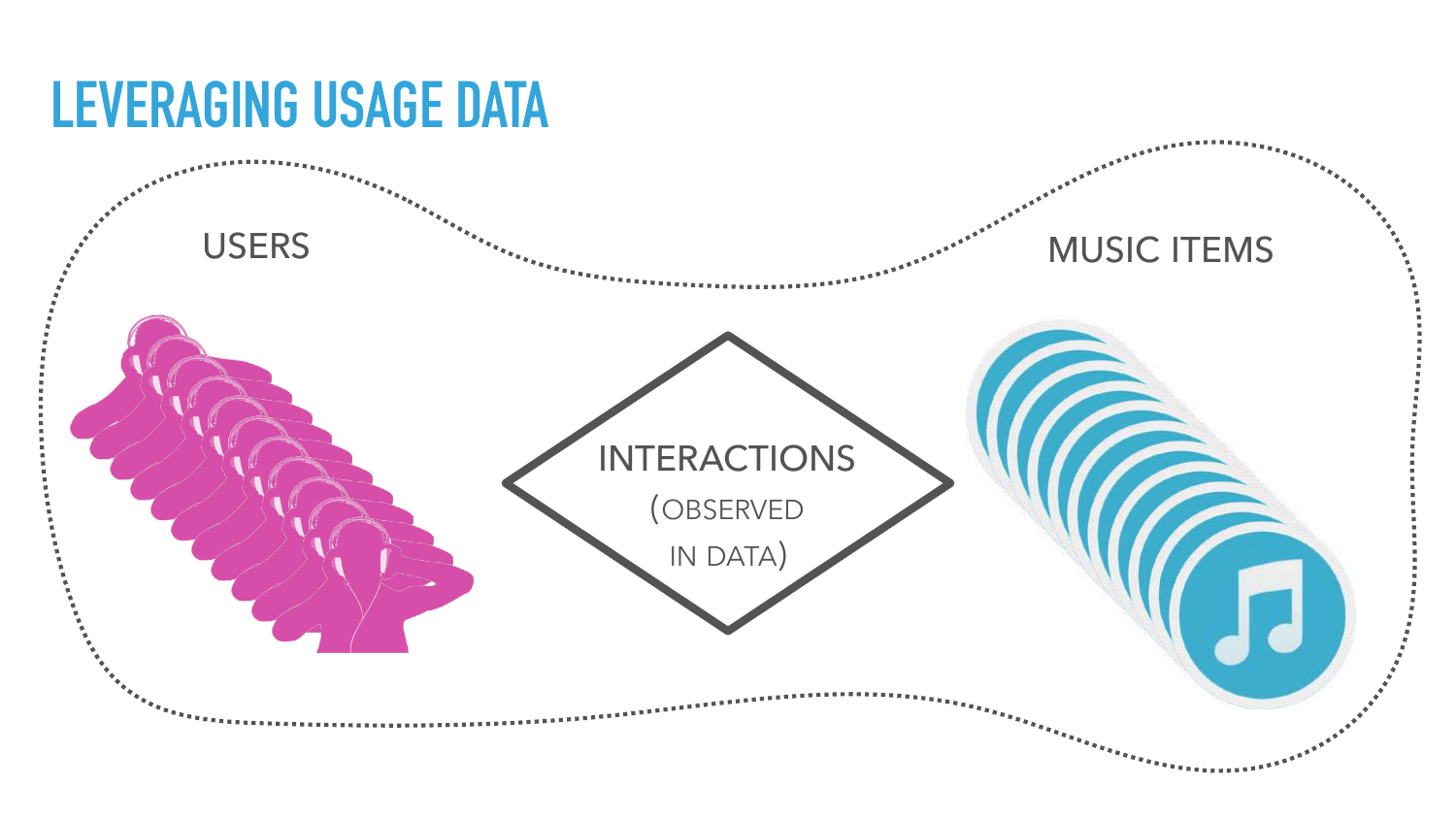- ▶ Exploits interaction data (e.g., listening logs)
- ▸ No information about music content required
- ▸ Operates on the basis of **feedback** of a **user community**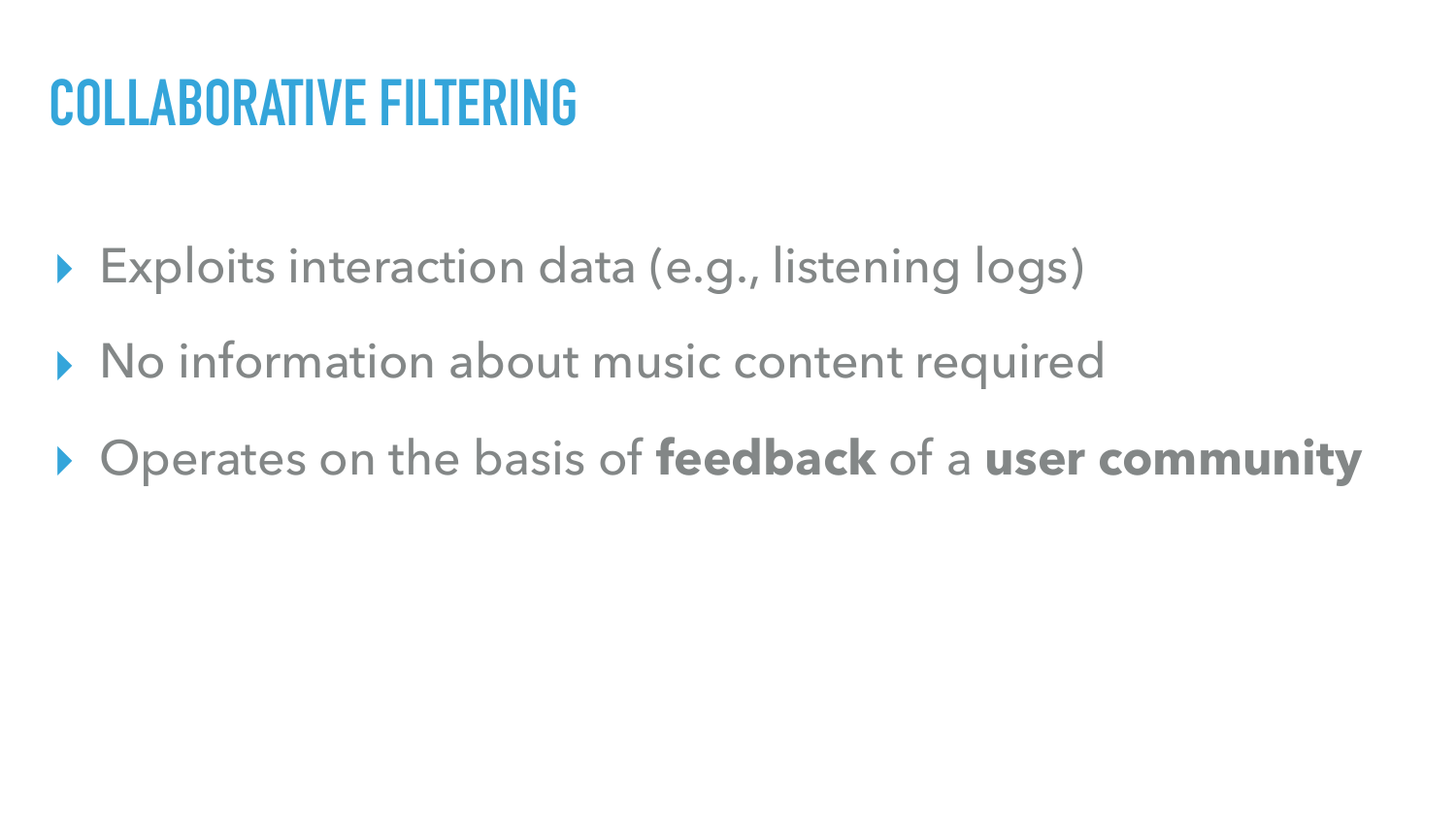

▶ Feedback that users directly report on their interest in items



▶ Behavior that indirectly reflects opinion

WH



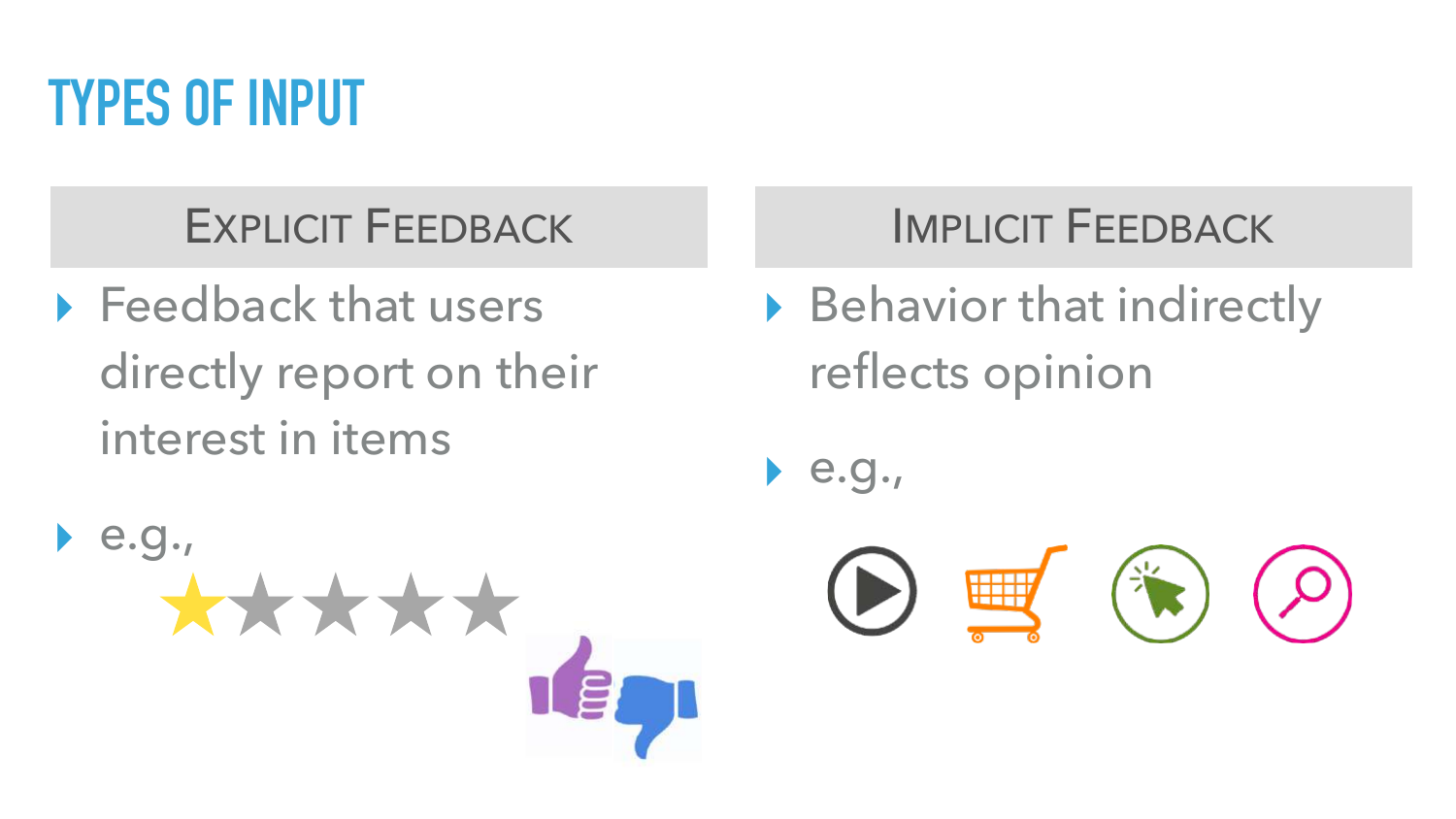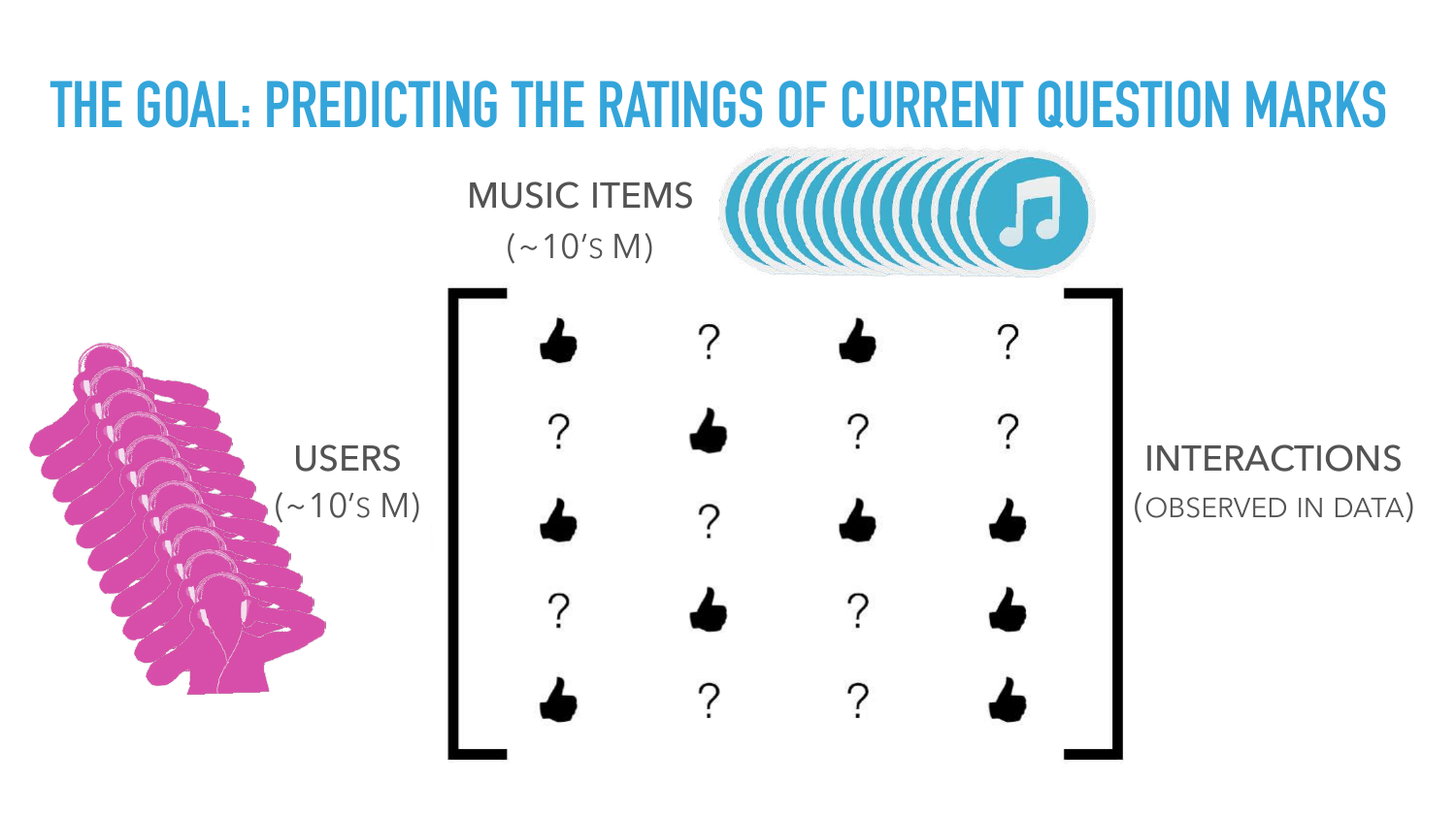### **USER-BASED COLLABORATIVE FILTERING**

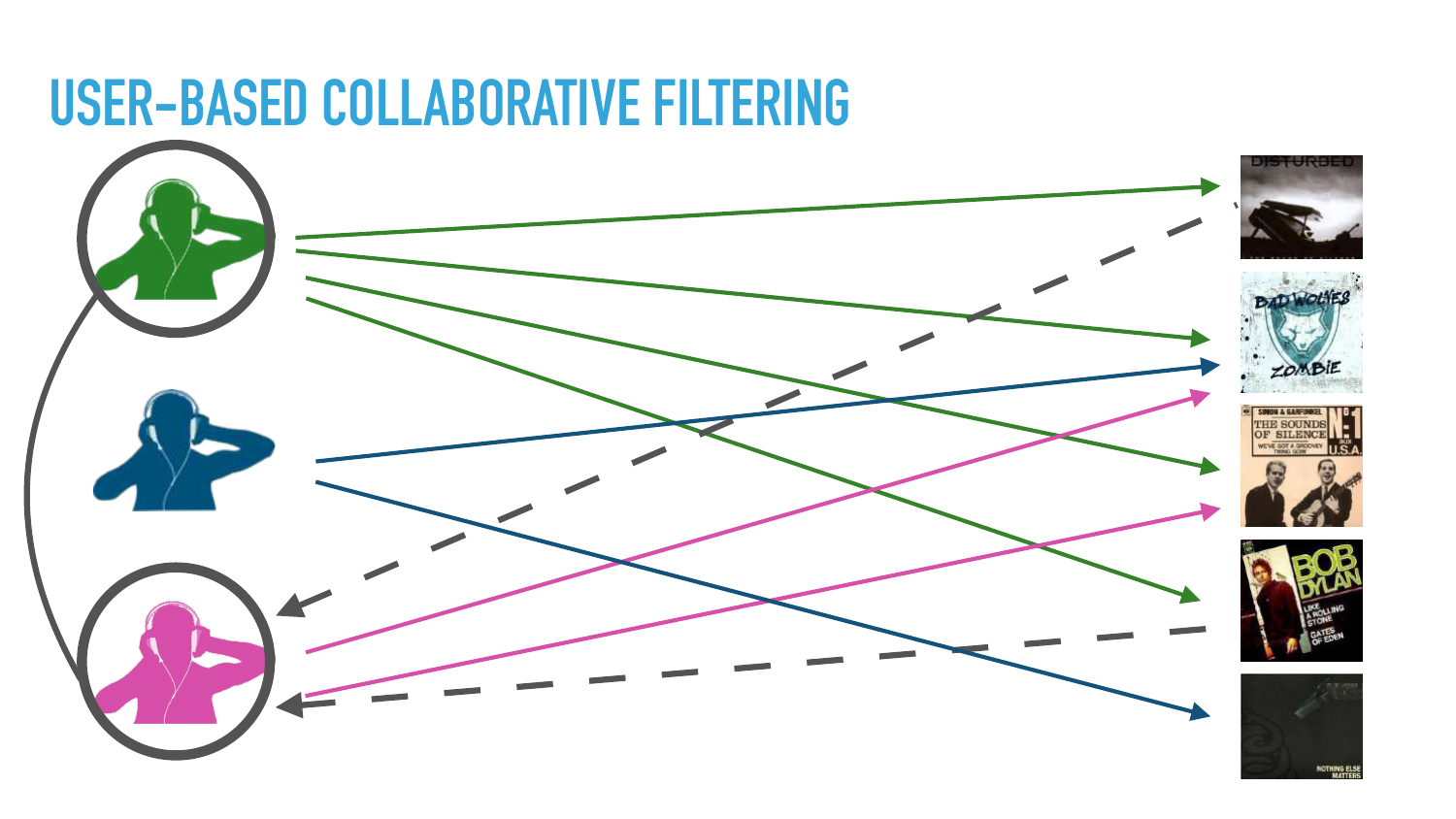### **ITEM-BASED COLLABORATIVE FILTERING**

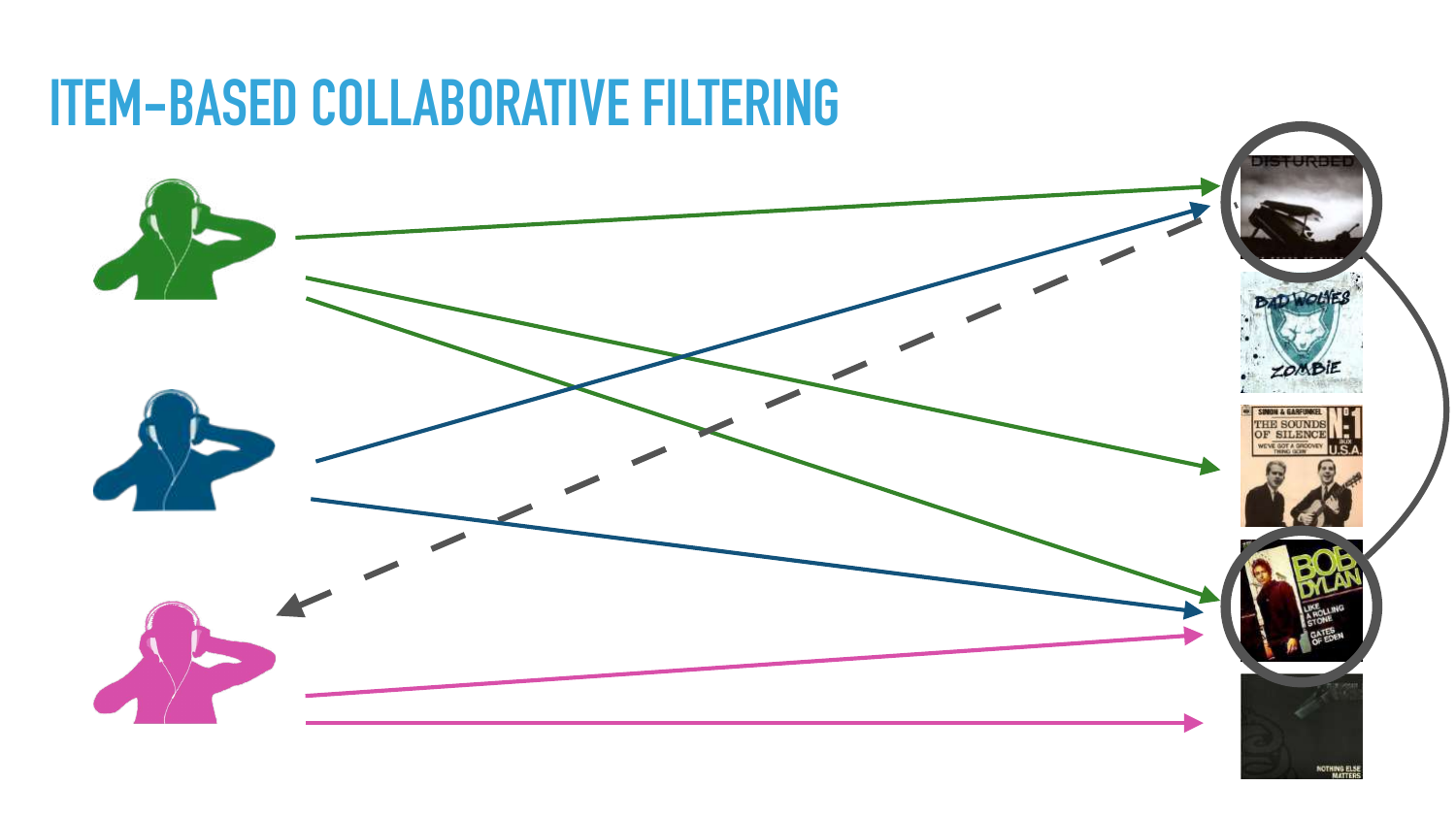### **DELVING DEEPER: FACTORS HIDDEN IN THE DATA**

▸ Observed data is the interaction of two factors: **users** and **items** USERS MUSIC ITEMS **INTERACTIONS** 

- ▸ Consider users and items on a more fine-grained level
	- ▸ Item descriptors: e.g., genre, style, tempo, danceability, emotions
	- ▸ User descriptors: e.g., gender, age, country, level of activity on platform

(OBSERVED IN DATA)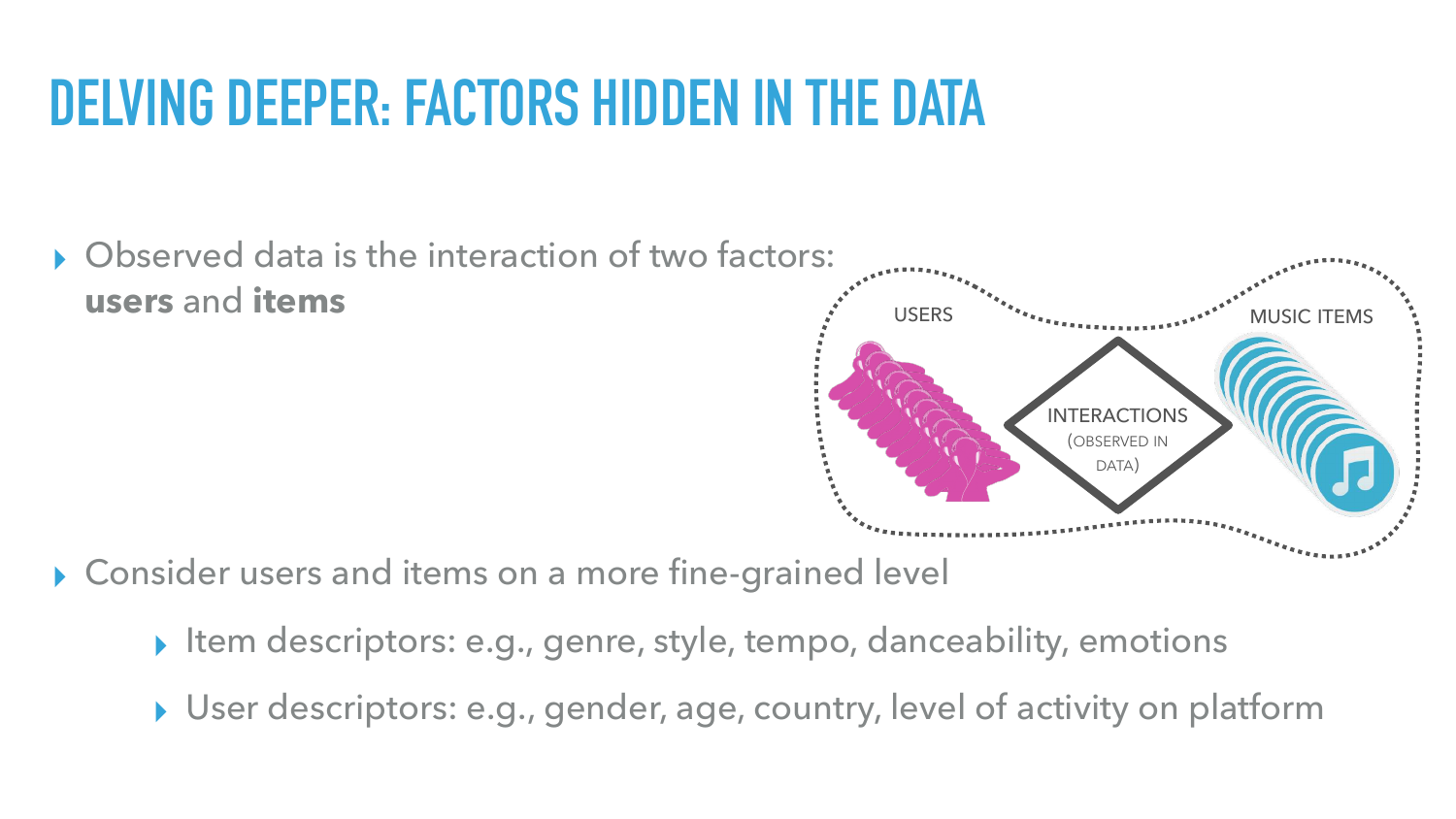## **BUT IT'S A BIT MORE COMPLEX…**

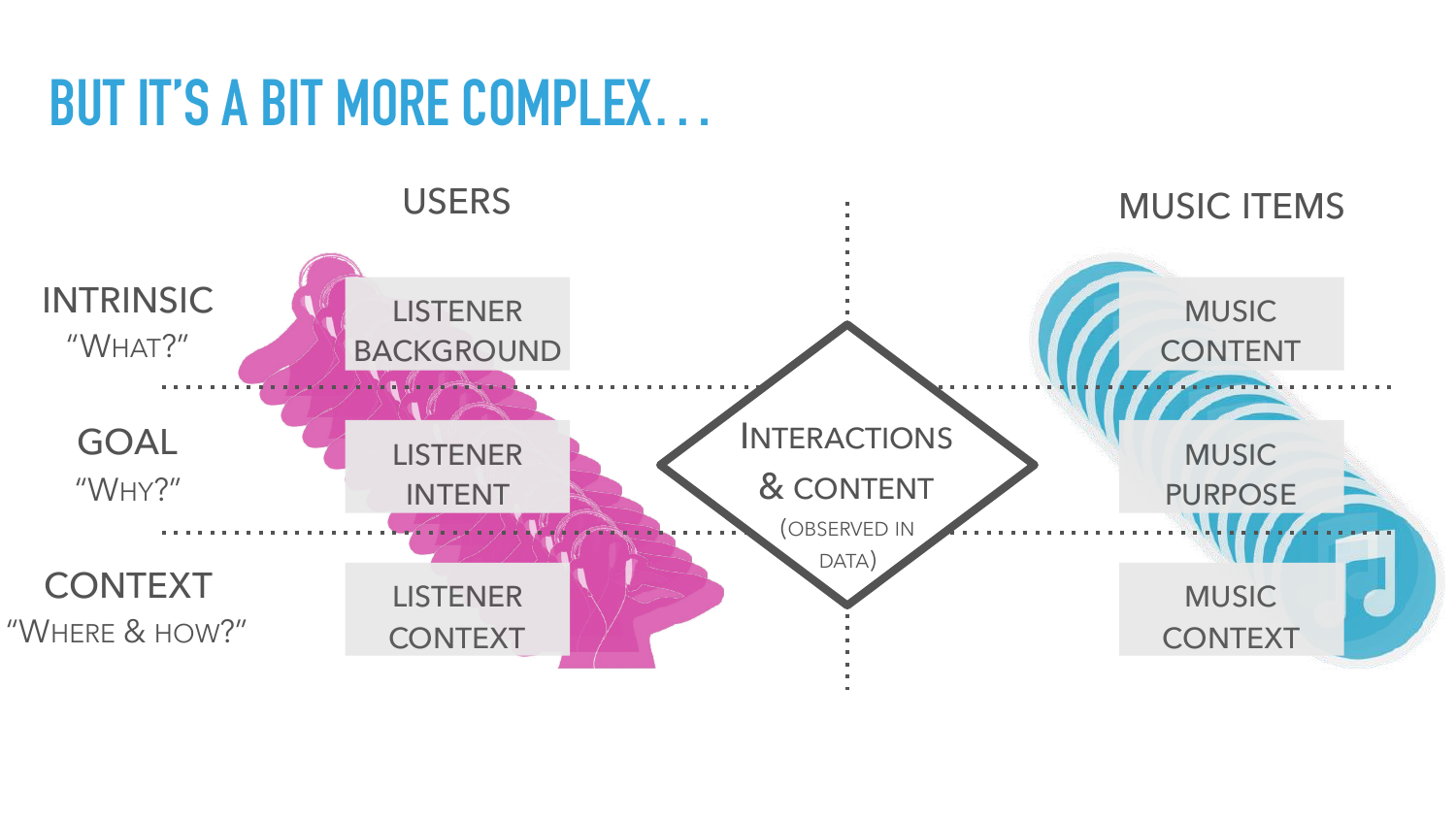# **SOURCES OF DATA ABOUT USERS BEYOND PLATFORM INTERACTION**

### **User-generated data**

- ▶ Social media: music-related or general
- ▸ e.g., music preferences, personality, social and cultural context

### **General data services**

▸ e.g., for time, location, noise, weather

### **Sensors in smart devices**

▸ e.g., heart rate, accelerometer, noise level, location



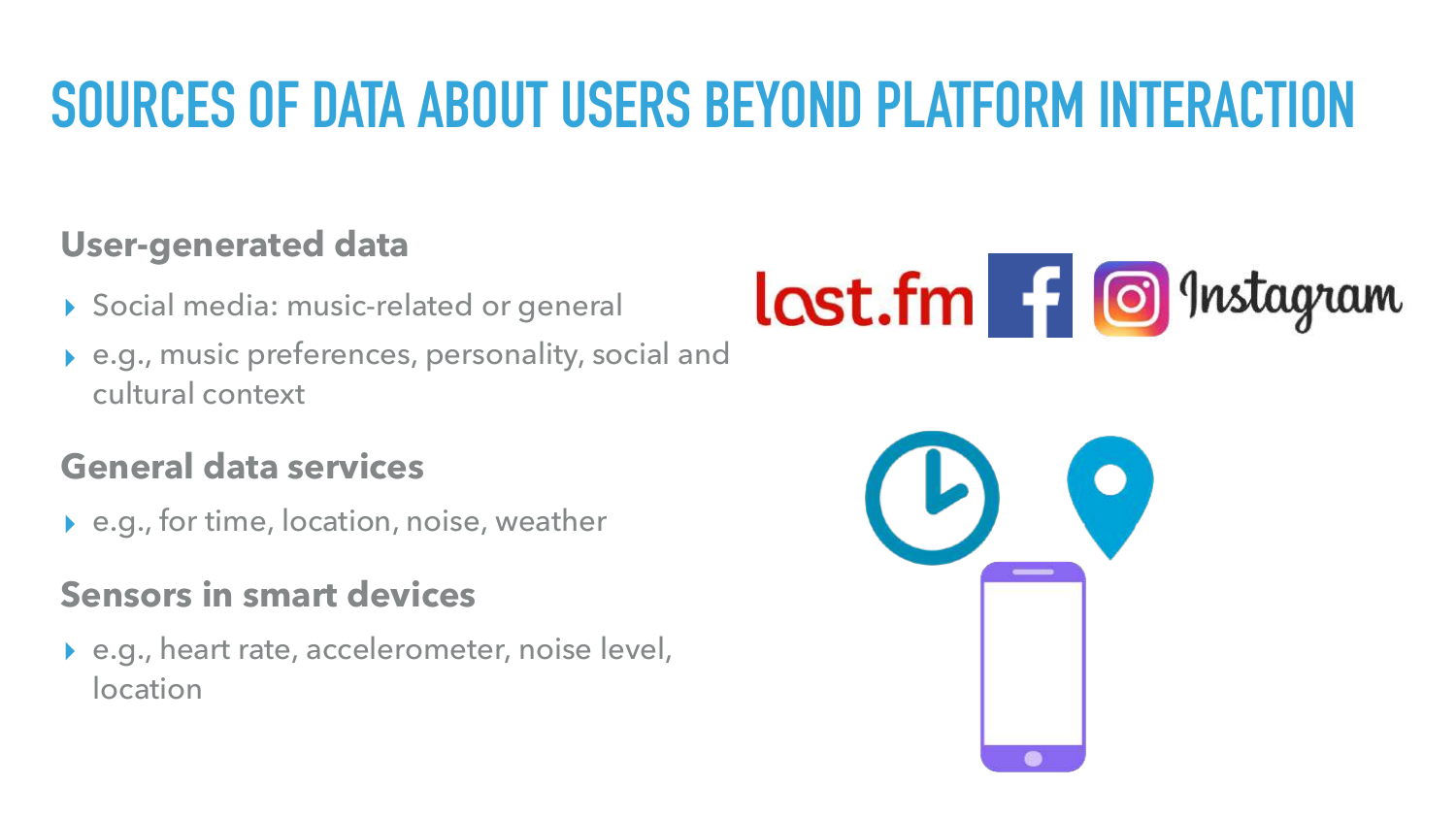### **HOW TO COMBINE ALL THIS INFORMATION?**



Recommendation